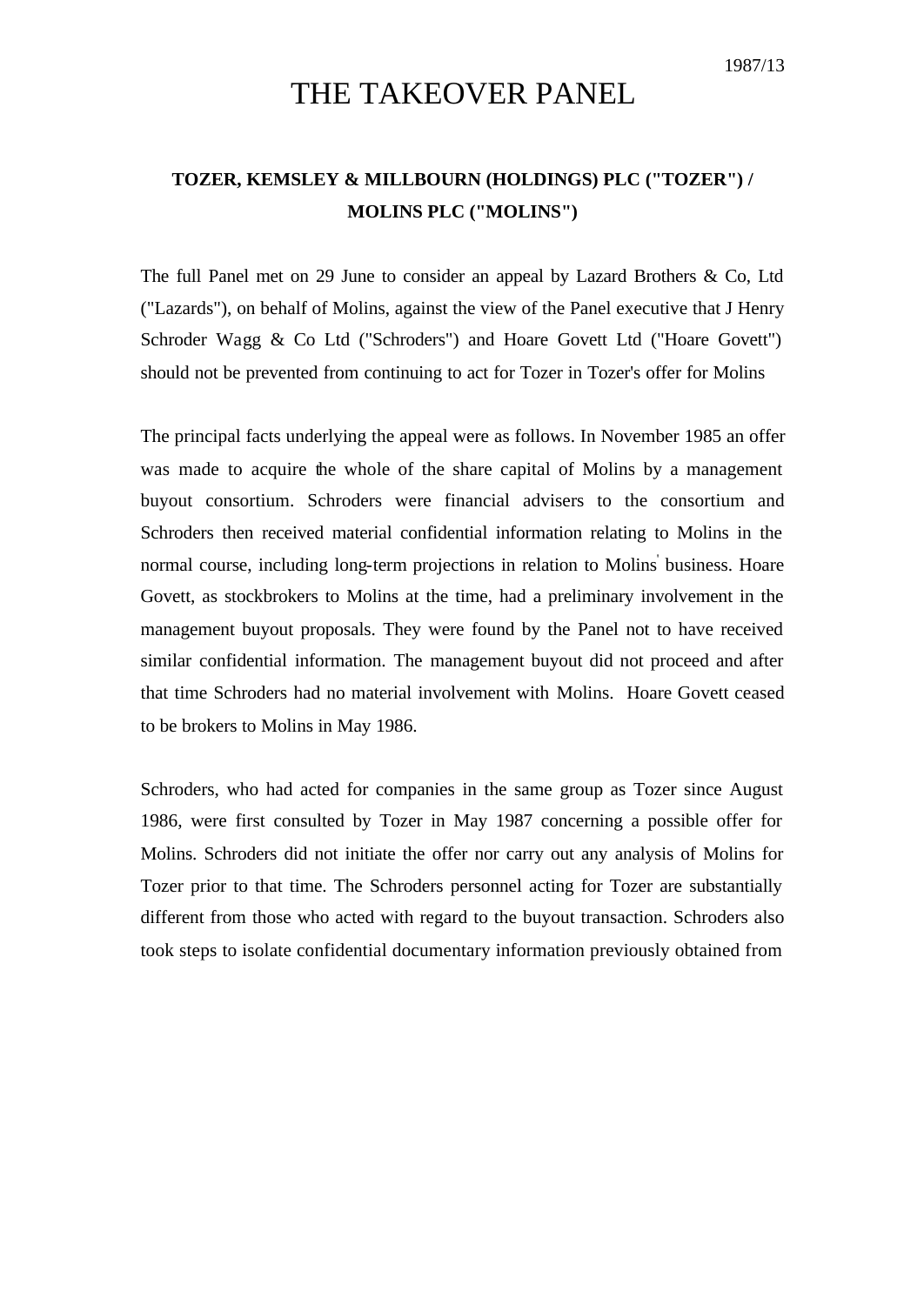Molins so that it could not be available to those advising Tozer. Molins and Lazards accepted Schroders' assurances that the position has been dealt with in this way.

The principal issue which fell to be determined by the Panel was whether, in all the circumstances of this case, the possession of relevant confidential information, if that were found to be the case, required that Schroders or Hoare Govett should cease to act for Tozer in connection with this offer.

Hoare Govett were not given any material confidential information. Accordingly the Panel confirmed the view of the executive that Hoare Govett should not be prevented from continuing to act.

As regards Schroders, the Panel considered that the issue of their ability to continue to act as financial advisers to Tozer is not covered either by the General Principles or by the Rules of the Code. Nevertheless, the issue does affect good standards of business behaviour, with which the Panel is concerned as indicated in the Introduction to the Code. The Panel therefore considers it appropriate to express its view but without making a formal ruling.

The general issue of principle raised, therefore, is whether it is proper to resolve potential problems of conflict of interest through taking steps internally to isolate information within a corporate finance organisation. Following the emergence of dual capacity in the City, strict segregation is insisted upon by the regulatory authorities as between corporate finance, market-making and investment advisory functions. This not only underlines the general concerns about avoidance of conflicts of interest before they can arise but gives guidance on the approach to this particular problem. A potential conflict of interest can only be avoided where such strict segregation of businesses exists and has been approved by the relevant authorities.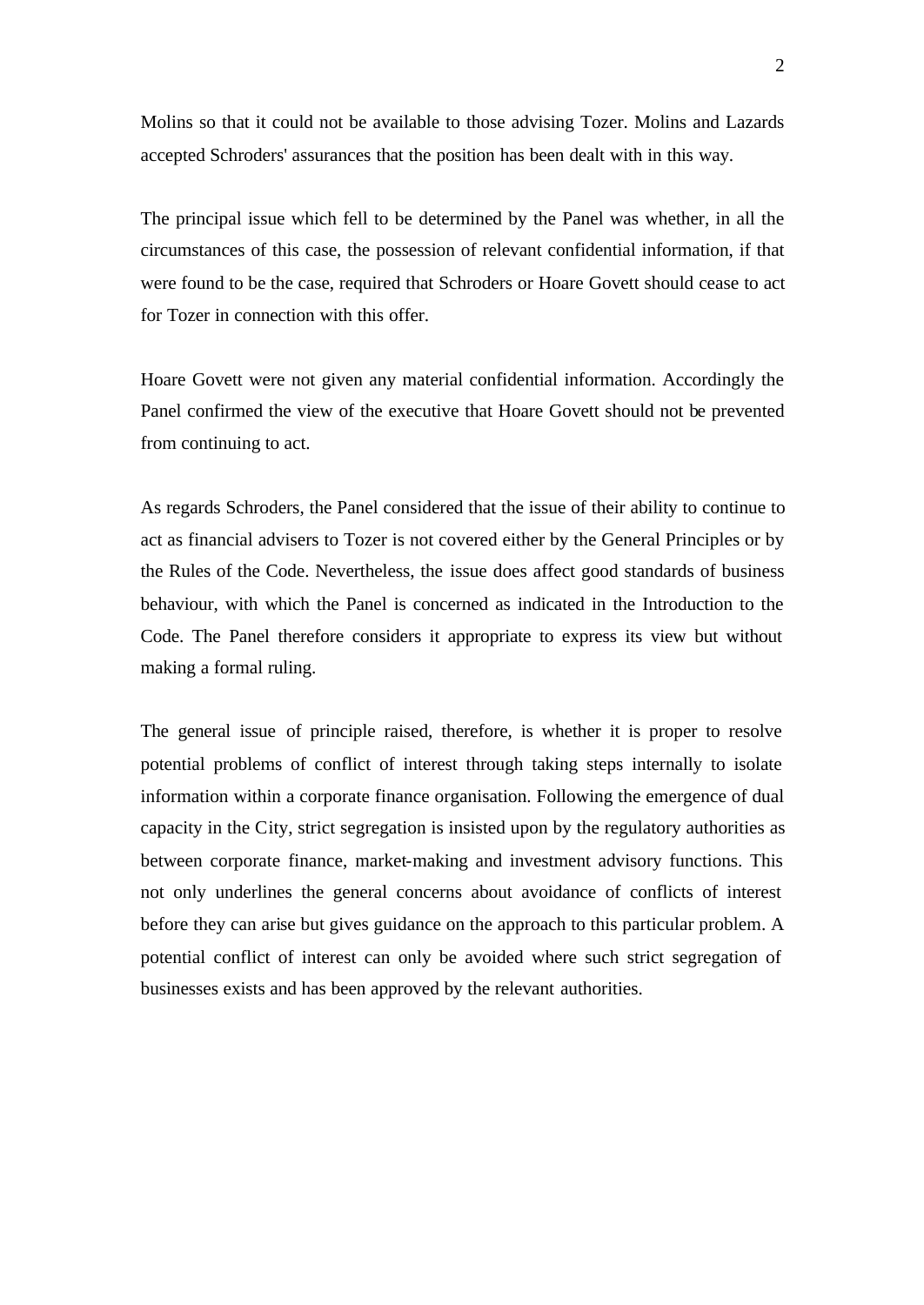So the Panel considers that it is inappropriate for a corporate finance organisation or other adviser to seek to resolve problems of conflict of interest simply by isolating information internally.

Confidential documents and other information are supplied to the organisation acting as a corporate finance house and not just to individuals within that organisation. The organisation should respect that confidence by, if necessary, declining to act rather than by the alternative route of adopting internal measures to keep information separate. In any event, there will, in addition to documents, often be informal, internal discussion of situations which may lead to the dissemination of information within an organisation. This emphasises that potential problems cannot be guaranteed to be resolved by the simple isolation of documents or by the assignment of different personnel to act against the party who had previously supplied the information.

In this case, Schroders accepted that they had received confidential information from Molins but submitted that it would be likely to have become out of date. The Panel accepts that in many situations information would, after an interval of perhaps 18 months, have become of little practical value and so might cease to be relevant. In this case, however, the management buyout involved the disclosure of very detailed information. Molins' business involves long-range product development which meant that its future forecasts, financial and otherwise, might have greater significance than is often the case. It was common ground that the information disclosed included forecasts of market shares, sales, cash flows and accounting information to 1989. It also included a confidential memorandum prepared by Morgan Guaranty with financial forecasts to 1993. Schroders further submitted that the substance of such information must have already been published.

It is the Panel's view, in this particular case, that Schroders as an organisation retained confidential material information and should have declined to accept instructions from Tozer to act in relation to the offer for Molins. It is emphasised that this